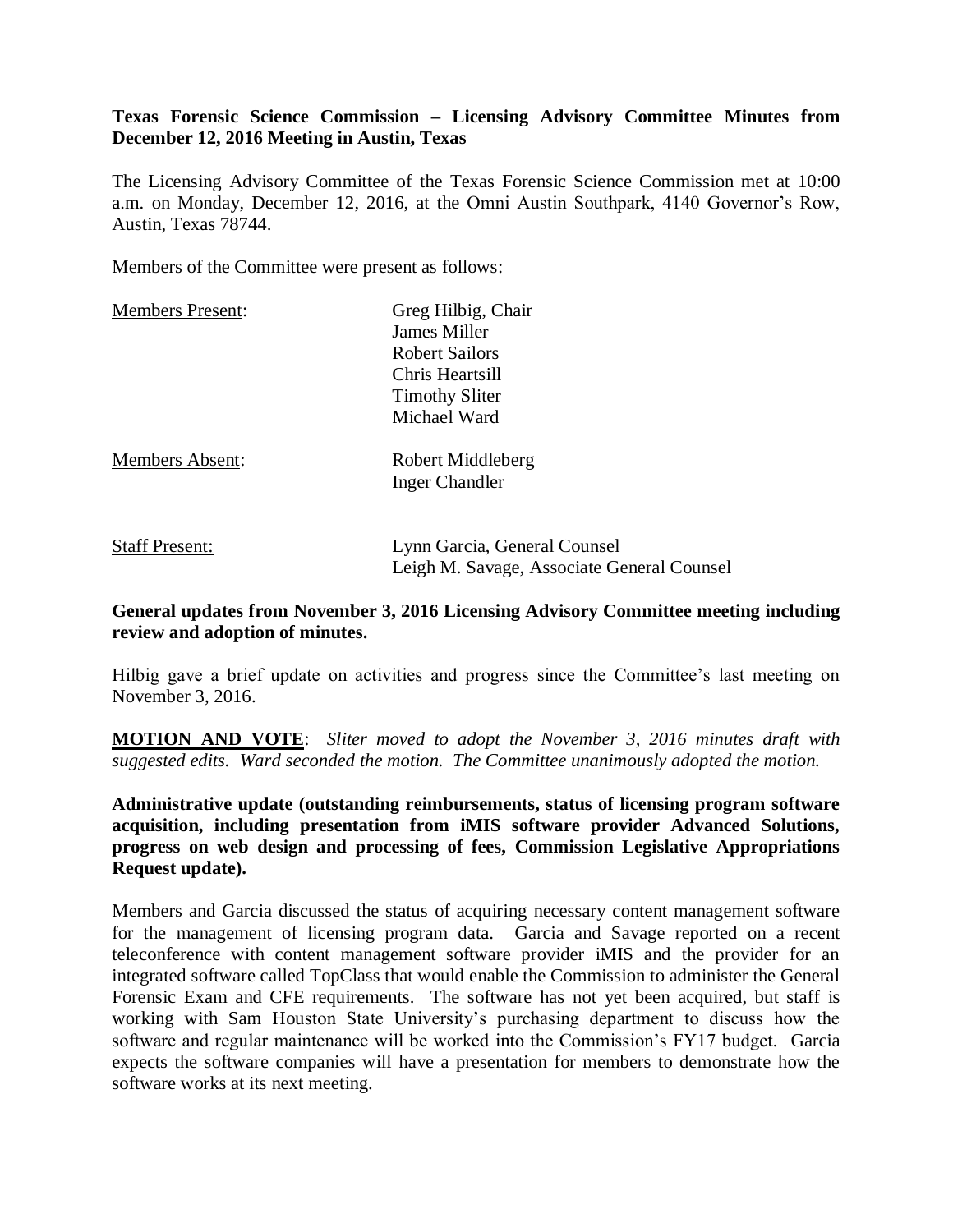#### **Appointment of new Commissioners and resulting changes to Licensing Advisory Committee defense seat.**

Garcia and members discussed that defense seat member Mark Daniel is now a member of the Forensic Science Commission and therefore can no longer serve on the Licensing Advisory Committee. Commission staff reached out to the Texas Criminal Defense Lawyers Association for nominations to fill the seat. Members expect to have the new member at the Committee's next meeting. The Commission can officially vote on the nominated member at its February 10, 2017 meeting.

# **Discussion of proposed education and training statutory requirements for each accredited forensic discipline for which licensing will be required, including potential waivers for certain requirements.**

Garcia reviewed changes to a Prezi presentation and program summary on the Licensing Program to be presented to the full Commission at its February 10, 2016 meeting.

Members discussed feedback received from the Texas Association of Crime Lab Director's ("TACLD") on proposed education and training requirements. Members agreed to incorporate all comments into the draft version of the Licensing Program rules.

# **Discussion of proposed general exam requirement, including potential exam developers, topics, structure and administration of the exam.**

Members did not discuss the item in any detail other than an update that Garcia has reached out to potential exam developers and is working on the scope of work for the exam development to share with potential exam developers.

# **Discussion of proposed voluntary license for unaccredited disciplines and private practitioners not working in an accredited laboratory.**

Members did not discuss this item.

# **Discussion of proposed knowledge-based competency criteria recommended for each accredited discipline, including process for laboratories to confirm examiners have satisfied the criteria on their knowledge-based competency exams.**

Members discussed revisions and comments to several of the knowledge-based competency requirement lists for each accredited forensic discipline. Members will incorporate comments to the knowledge-based competency criteria received from the TACLD in the final version of the documents.

Members also discussed how each laboratory will certify knowledge-based competency requirement have been fulfilled by a particular examiner. Staff proposed drafting a generic form for each forensic discipline for laboratory quality assurance managers to fill out and sign for each examiner. The form will contain checkboxes, but also will have a blank after each requirement where the quality manager may the extent to which the examiner was trained on the item. For example, a laboratory quality manager may wish to write, "this topic was briefly covered in training; however, because our laboratory does not perform function or use this method, the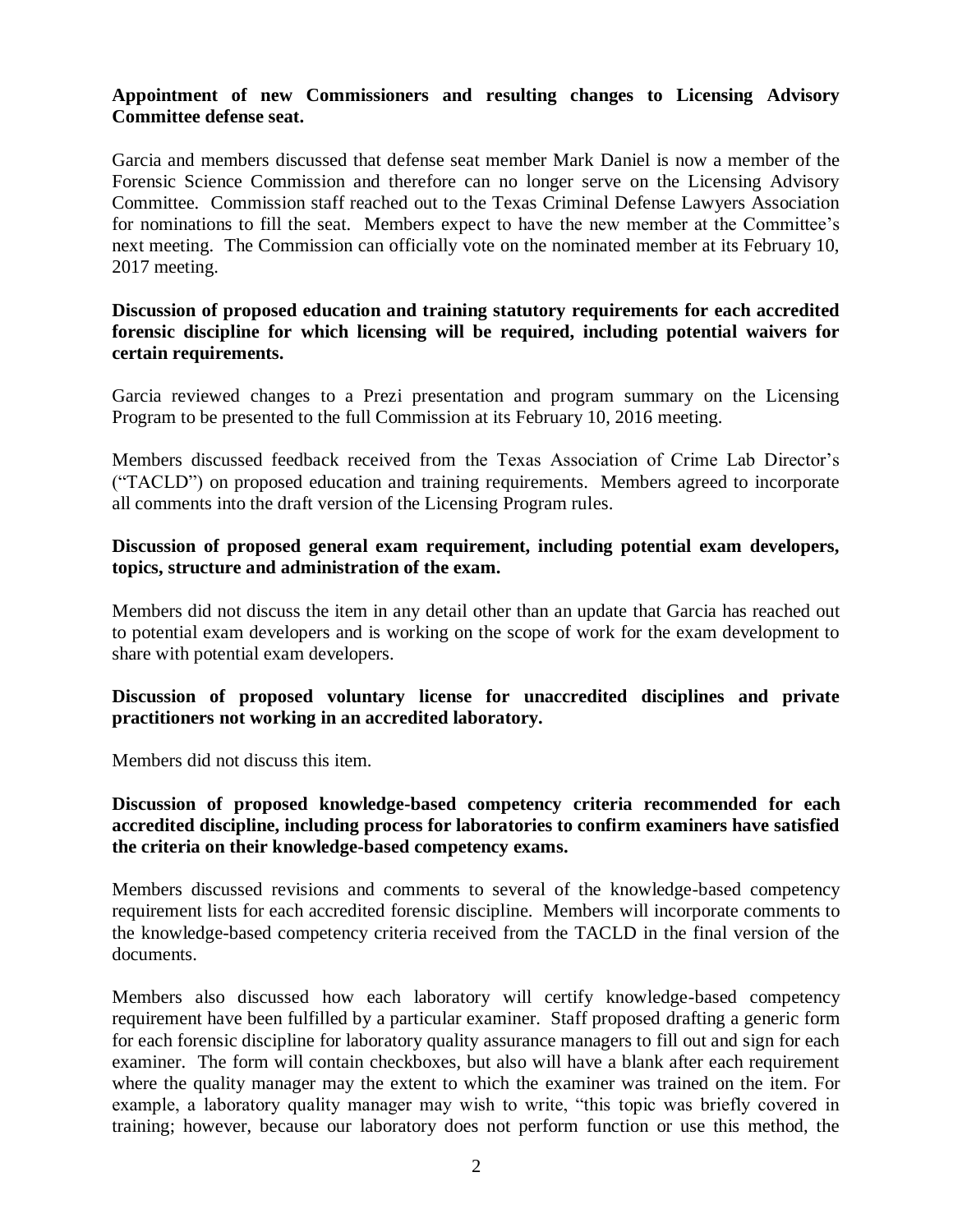examiner has a minimum understanding of the concept." Members discussed that this will ensure that quality assurance managers aren't signing off that each examiner knows or is qualified to perform certain methods or functions he/she may not be qualified for, but that the examiner has a cursory knowledge of the topic.

# **Review and discussion of revisions to proposed license discipline categories and subcategories chart.**

Members discussed revisions to the license discipline categories and subcategories chart. Members agreed three of the subcategories should be included under two of the main discipline categories as follows: Hair: Biology/DNA and Trace; Ink Testing: Questioned Document and Trace; and Gun Shot Residue: Trace and Firearm/Tool marks. Savage will make the appropriate changes to the chart and finalize for review at the Committee's next meeting.

# **Review and discussion of revisions to component requirements matrix for each forensic discipline.**

Members discussed several revisions to the component requirements matrix. Members requested staff add "accredited" before the word college for any college-level course requirements on the matrix. Members also discussed that any statistics course required should be at least a 3-hour college-level course and that training was not an equivalent for this requirement. Members assigned Chris Heartsill to finalize the specific course requirements for toxicology for the matrix. Savage will work with members on the requested edits to the matrix and bring it back for review at the Committee's next meeting.

Members discussed the B.S. in Natural Science component on the matrix. Members discussed what subject areas should be labeled as Natural Science—should Physics, Geology, Math or other sciences be included? Members agreed to bring a proposed list of Natural Sciences to the Committee's next meeting for discussion.

Members also discussed adding a NIBIN Tech category to the component requirements matrix, separate from the firearm/tool mark requirements. Members proposed NIBIN techs have an educational requirement of high diploma or equivalent and will take a modified general forensic exam that only covers topics such as evidence handling, legal and ethical questions, etc. Savage will add the additional category to the chart along with the modified requirements.

Members also discussed Continuing Forensic Education ("CFE") requirements and what should be required of licensees. Members proposed 24 total hours (8/yr.) of CFE per 3-year cycle, with a minimum of 2 hours per year. Of the 24 total hours, 8 hours may be journal articles read by the licensee, 16 hours must be discipline-based (whether journal articles, conferences, trainings or otherwise), 8 hours may be general forensic training of any forensic discipline or forensic topic. All licensees must also complete an online, mandatory legal and ethics update sponsored by the Commission over each 3-year cycle (hours may vary depending on the relevant update each cycle but shall not exceed 4 hours each 3-year cycle).

**Update from the Texas Association of Crime Laboratory Directors ("TACLD") and comments related to the proposed license discipline categories and subcategories, the proposed requirements matrix, and the proposed general forensic licensing exam.**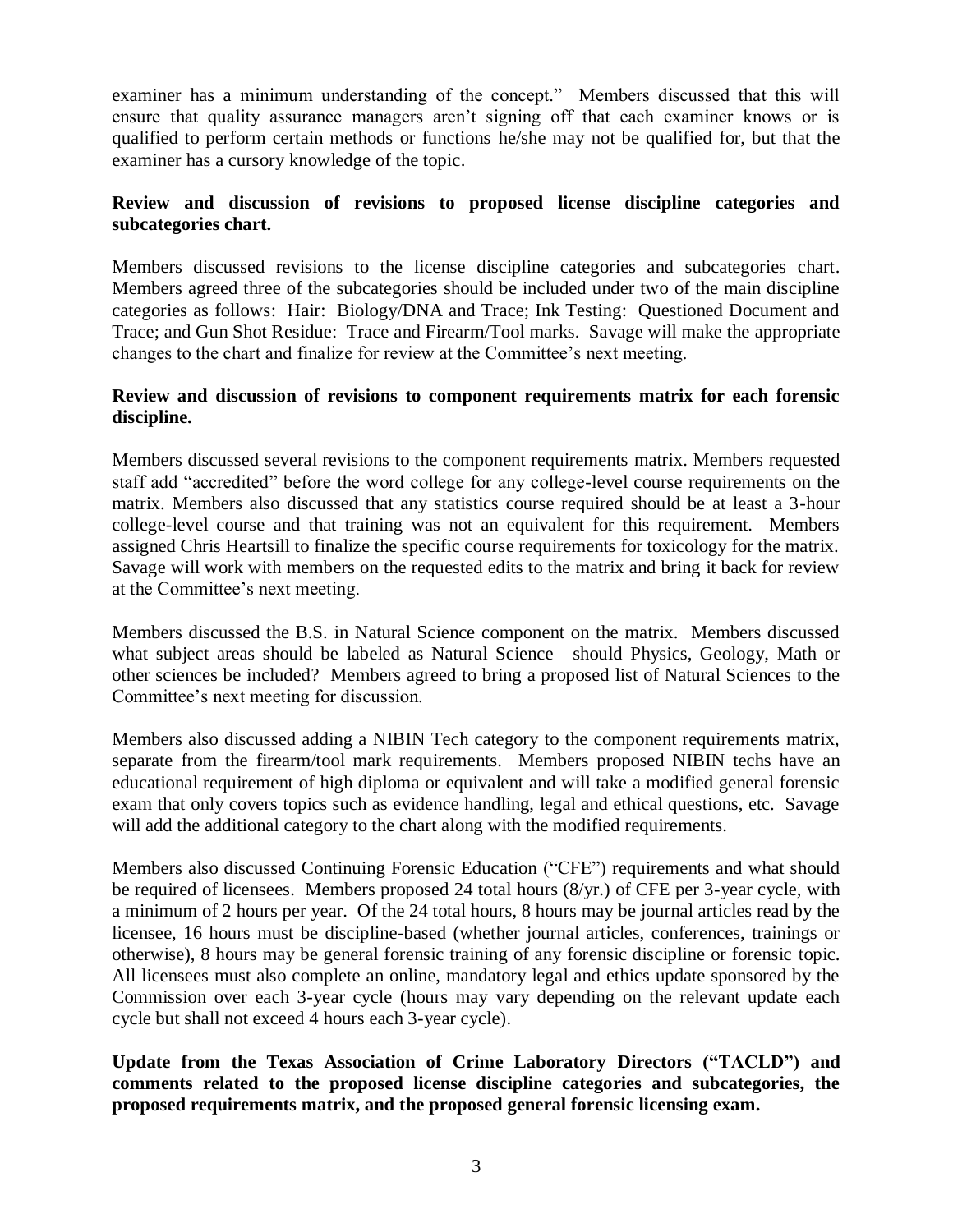Roger Kahn, President of the TACLD attended the meeting and spoke on behalf of the organization throughout the meeting. The TACLD plans to meet again in January, prior to the Committee's meeting and will have comments ready for the program proposal as developed thus far.

#### **Discussion of legislative recommendations, revisions and/or clarifications to the statutory licensing requirement and report to legislature for 85th Legislative Session.**

Members did not discuss this item in any detail, but agreed to continue to address potential legislative issues for the 85<sup>th</sup> Legislative Session at its next few meetings.

# **Discussion of funding necessary to fulfill the licensing mandate including the cost of examinations, Forensic Science Commission application processing fees, continuing education requirements and renewal or re-certification costs.**

Members did not discuss this item in any detail.

#### **Discussion of the provisional licensing issue and the forensic disciplines for which a provisional license may be necessary.**

Members did not discuss this item in any detail, but will revisit the issue if they find a provisional license is necessary.

### **Discussion of temporary licensing issue for examiners who primarily practice out of state, but occasionally testify in Texas and legislative recommendations regarding the same.**

Members discussed issuing a temporary license for examiners who only testify in Texas once or twice a year. Members proposed temporary licensees may be issued a license if they can certify 1) they are working in an accredited laboratory that has a proficiency testing program, and 2) pay 75% of the full license fee.

# **Discussion of the "technician" licensing sub-category for each accredited forensic discipline and definition of "technician."**

Members reviewed some of the proposed definitions of a technician license or technician exemption from the licensing requirement. None of the proposed definitions seems to fit across the different forensic disciplines. Sliter suggested that instead of a technician definition, members cut off the license requirement at laboratory employees who are proficiency tested in accordance with accreditation requirements. Laboratory employees who are not proficiency tested and not required to be proficiency tested under accreditation requirements will not be required to obtain a forensic analyst license. Members agreed with the proposal by Sliter. Members discussed that this would not include Tech Reviewers and Laboratory Managers who could still obtain a license because they are not required to be proficiency tested anyway under the current accreditation requirements. Members directed Hilbig to draft a definition for nonproficiency tested employees that should be exempt from the forensic analyst license requirement. Savage will incorporate the definition with a draft of the proposed rules for the Committee's next meeting.